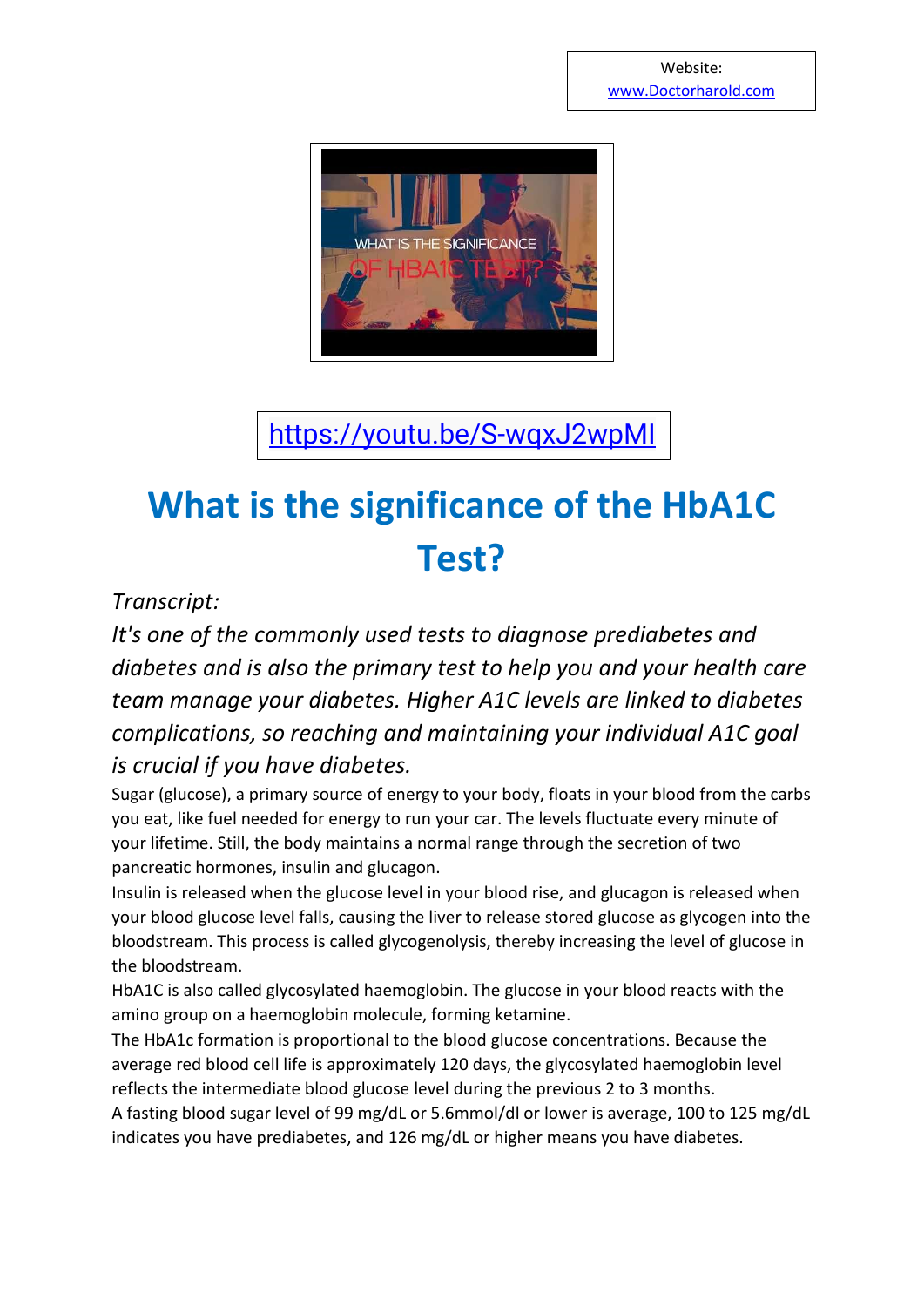This test is the key to performing to check whether you have diabetes. HbA1C blood test gives information about your blood sugar levels for approximately three months. It is also referred to as the 'memory test to check on your blood sugar for the past three months. In other words, it gives a mean average level in your blood at any time.

If you do a morning fasting level, it reveals the blood sugar level at that moment. In this test, you will get the average blood sugar value for the past 2 to 3 months. That is why it is also called a 'memory test'.

If you are on medication for diabetes, this test measures average blood sugar over 2 to 3 months. The result tells you how well your diabetes treatment plan works when you have diabetes type 1 or 2.

You should have an HbA1c test at least two times each year if you have diabetes. It's not a fasting test. You can take it any time of day, before or after eating, because it gives the average for the past 2-3 months.

Glucose in your bloodstream is lodged in the haemoglobin, the blood pigment which carries oxygen from the lungs to each cell in your body.

Glucose gets into the red cell and coats the haemoglobin, as mentioned before. So, this test measures how much of your haemoglobin is covered with sugar.

For people without diabetes, the normal range for the haemoglobin A1c level is between 4% and 5.6%. Haemoglobin A1c levels between 5.7% and 6.4% mean you have prediabetes and a higher chance of getting diabetes. Levels of 6.5% or higher mean you have diabetes. Nondiabetics can have a high HbA1C, but that does not mean diabetes. According to a study by Elizabeth Selvin, a single elevated A1C level greater than 6% was found in the general population with no history of diabetes.

If you have diabetes, an ideal HbA1c level is 48mmol/mol (6.5%) or below.

A person with diabetes is on the borderline situation for a hypoglycemic attack with this number, i.e. 6.5% or below. So, the doctors will tell you to keep it under 7.2% The pigment haemoglobin, which carries oxygen for distribution to each cell in the body, plays an integral part in the HbA1C test.

Glucose goes into your red blood cells and coats molecules of haemoglobin. The more glucose you have in your blood, the more coated haemoglobin molecules you have. Hemoglobin A1c (HbA1c), also called glycosylated haemoglobin, is a haemoglobin compound produced when glucose reacts with the amino group on a haemoglobin molecule, forming ketamine. The glucose molecule is attached to one or both N-terminal valines of the β-polypeptide chains of normal adult haemoglobin.

The A1c measures how much of your haemoglobin is coated with sugar. The higher your level, the greater your chance for problems down the road. That means your blood sugar control plan isn't working at its best.

Performing this test every three months until the diabetic situation is well controlled helps doctors fine-tune your diabetic management.

So viewers, please take the readings from this test and take all measures, such as eating a low glycemic plant-based diet, controlling your blood sugar with medication your doctor has prescribed, and mostly a daily walk for one or more hours daily.